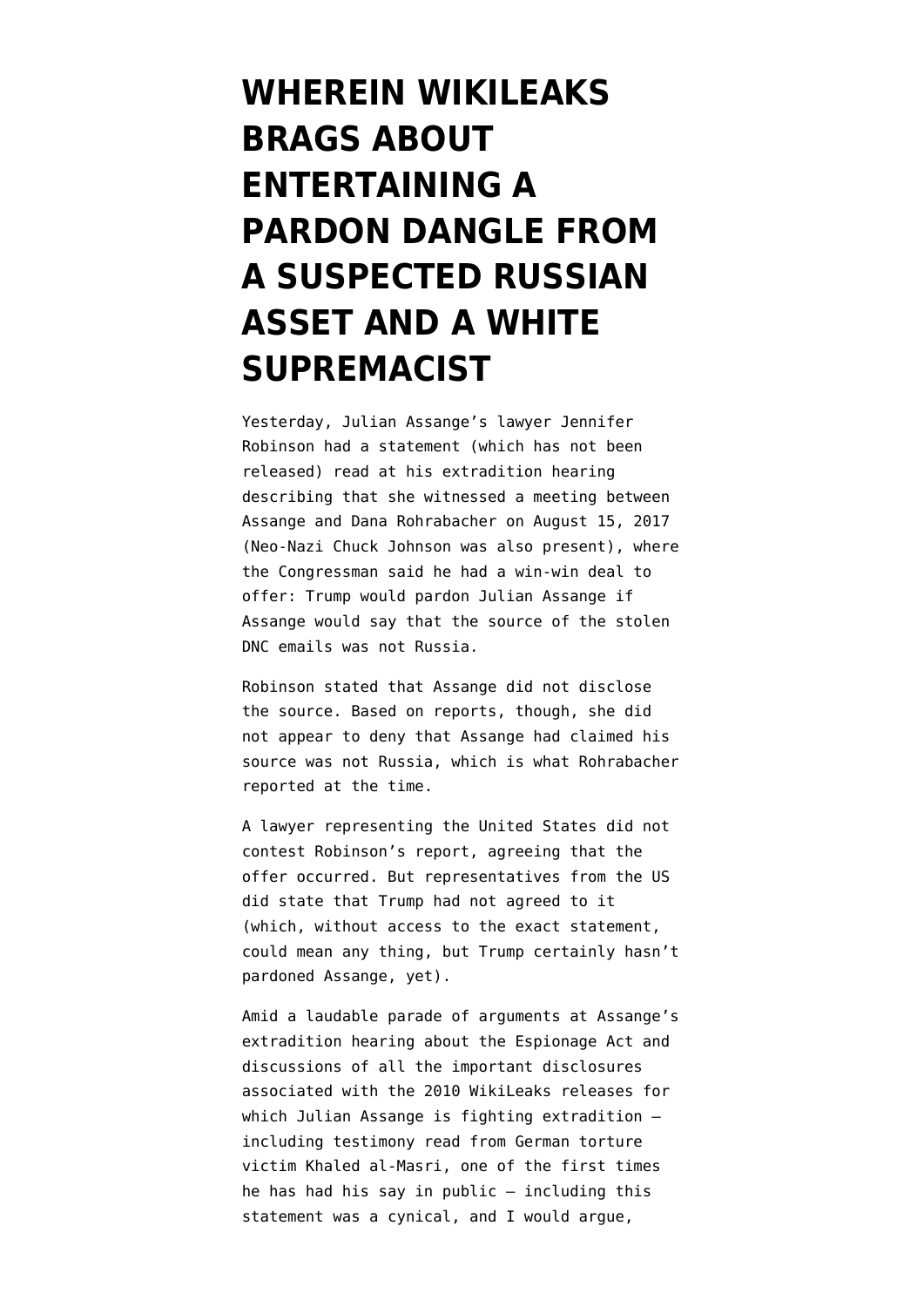damning, ploy.

In spite of the frenzy from the US press about the statement, the claim is not new. It was [reported immediately](https://dailycaller.com/2017/08/16/exclusive-republican-congressman-meets-with-wikileaks-founder-julian-assange/) by the Daily Caller [\(I](https://www.emptywheel.net/2017/08/17/dana-rohrabacher-brokering-deal-for-man-publishing-a-cia-exploit-every-week/) [covered that report here\)](https://www.emptywheel.net/2017/08/17/dana-rohrabacher-brokering-deal-for-man-publishing-a-cia-exploit-every-week/). Then Assange [tweeted](https://twitter.com/DefendAssange/status/898037184154017792) and then [released on Facebook](https://www.facebook.com/wikileaks/posts/1411910908844017) a statement asserting that reports from others should not be deemed authoritative. "Only unmediated statements coming directly from me can be considered authoritative." Rohrabacher [issued a statement,](https://web.archive.org/web/20181224200244/https://rohrabacher.house.gov/media-center/press-releases/rohrabacher-assange-says-russia-not-behind-dnc-email-leak) in which he promised to divulge what Assange stated to Trump.

Neither explicitly admitted what was obvious, that it was a pardon quid pro quo.

In [a follow-up interview](https://dailycaller.com/2017/08/17/exclusive-rohrabacher-says-assange-could-be-pardoned-for-info-about-dnc-leak-source/) with the Daily Caller, Rohrabacher claimed not to remember whether he spoke to anyone at the White House about the meeting. Then, in [a follow-up interview](https://www.emptywheel.net/2017/08/29/the-nameless-non-agents-arranging-rohrabachers-trump-meeting/) with Sean Hannity, Rohrabacher said, "It is my understanding from other parties who are trying to arrange the rendezvous that a rendezvous with myself and the President is being arranged for me to give him the firsthand information from him." Earlier this year (when WikiLeaks announced that Robinson was going to resuscitate this story), Kim Dot Com [released texts](https://www.emptywheel.net/2020/02/25/kim-dotcom-posts-evidence-trumps-best-friend-name-redacted-in-pardon-discussions/) describing how he had pushed Trump's best friend (whom he claimed not to identify) to accept the deal.



Those texts identified the best friend as Sean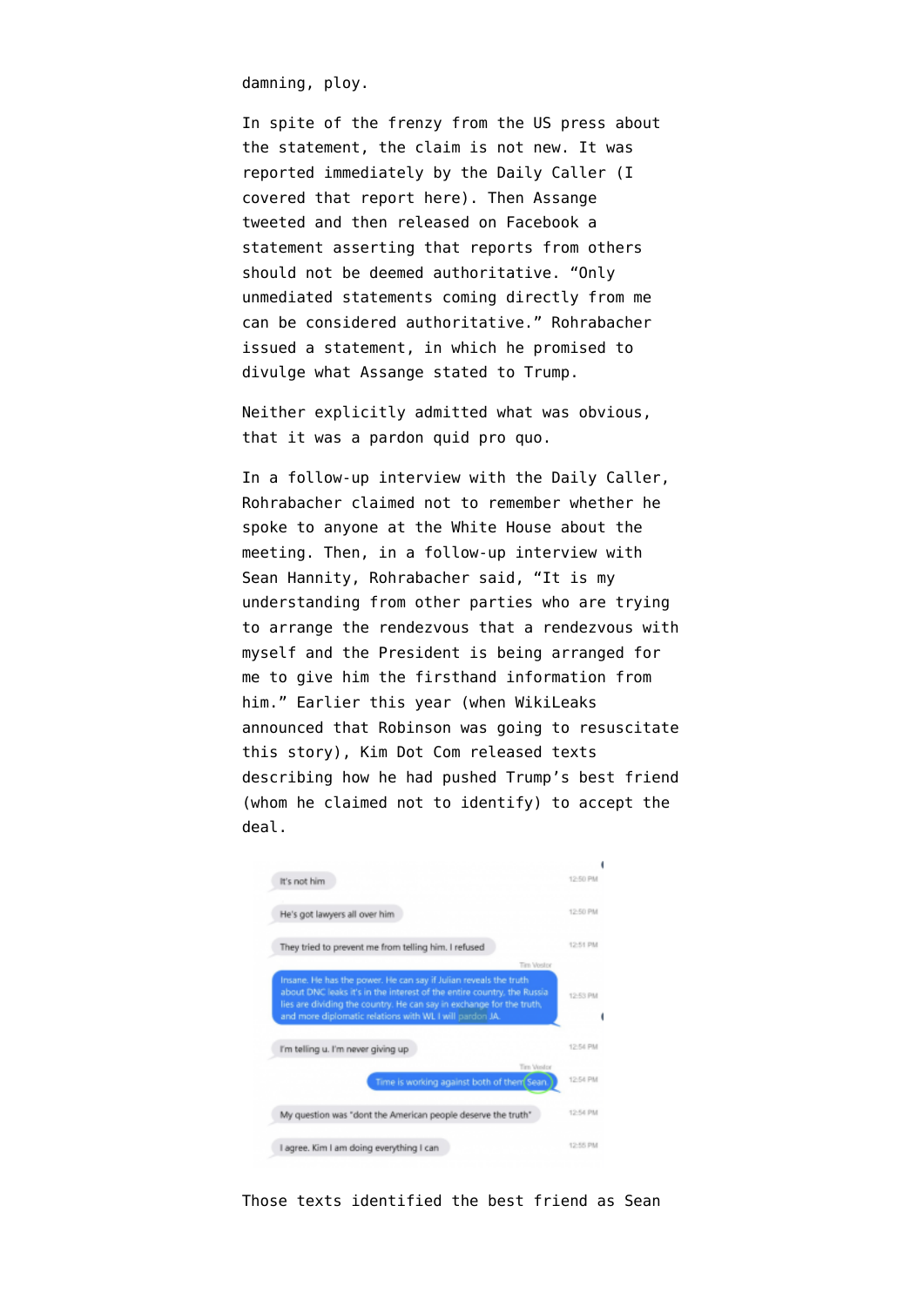Hannity, the same guy who hosted Rohrabacher to explain that, "other parties [were] trying to arrange the rendezvous that a rendezvous with myself and the President is being arranged for me to give him the firsthand information from him."

Ultimately, Chief of Staff John Kelly [refused](https://www.wsj.com/articles/gop-congressman-sought-trump-deal-on-wikileaks-russia-1505509918) to let the President meet with Rohrabacher, just like he refused other agents of disinformation about the Russian hack to meet with him in the same period.

> Mr. Rohrabacher confirmed he spoke to Mr. Kelly this week but declined to discuss the content of their conversation. "I can't confirm or deny anything about a private conversation at that level," he said in a brief interview. He declined to elaborate further.

> A Trump administration official confirmed Friday that Mr. Rohrabacher spoke to Mr. Kelly about the plan involving Mr. Assange. Mr. Kelly told the congressman that the proposal "was best directed to the intelligence community," the official said. Mr. Kelly didn't make the president aware of Mr. Rohrabacher's message, and Mr. Trump doesn't know the details of the proposed deal, the official said.

> In the call with Mr. Kelly, Mr. Rohrabacher pushed for a meeting between Mr. Assange and a representative of Mr. Trump, preferably someone with direct communication with the president.

On its face, the pardon dangle story proves only that Julian Assange was willing to meet with someone [widely presumed](https://www.washingtonpost.com/world/national-security/house-majority-leader-to-colleagues-in-2016-i-think-putin-pays-trump/2017/05/17/515f6f8a-3aff-11e7-8854-21f359183e8c_story.html) to be Russian asset, Dana Rohrabacher, and a far right white nationalist to help float false claims about Russia's role in getting Trump elected. It also proves that, at the time (when Trump was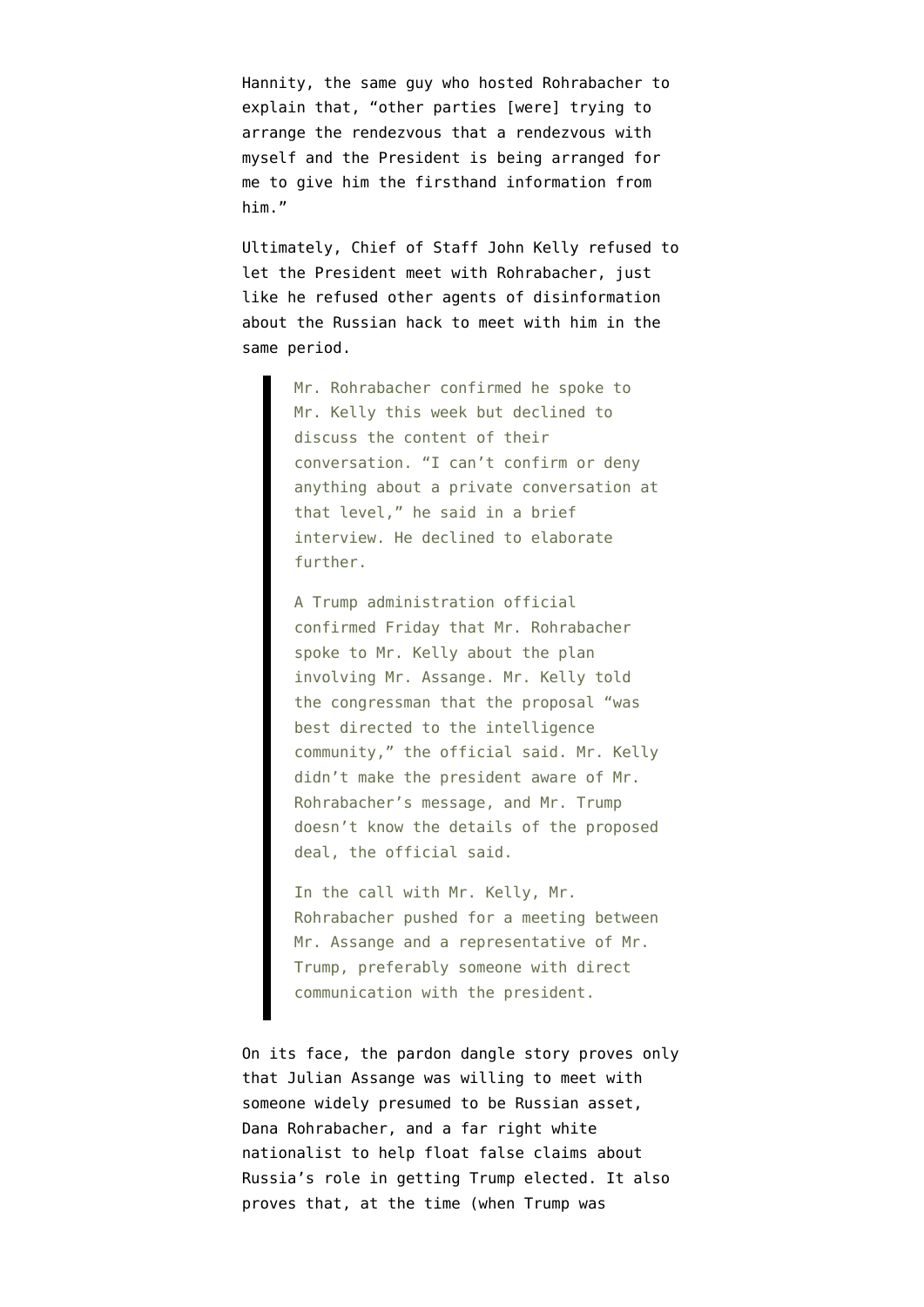desperately trying to shut down the investigation into his coordination with Russia in the 2016 election and one after another were giving false prepared statements denying such coordination), the President had a Chief of Staff with the ability to look out after his legal interests.

And while I doubt lawyers for the US will go there, *in context*, the fact that WikiLeaks' defense team presented just one of the at least four pardon dangles — including one for which the import of Russian disinformation is more obvious than others — is a testament to the degree to which the true story of those pardon discussions would make WikiLeaks' compromise by Russia clear.

Here are the known discussions of pardons since WikiLeaks released emails in such a way as to optimize their benefit to getting authoritarian torture fan Donald Trump elected.

- Starting [at least by](https://www.emptywheel.net/2020/04/29/seven-days-after-julian-assange-helped-trump-win-roger-stone-started-working-on-a-pardon/) [November 16](https://www.emptywheel.net/2020/04/29/seven-days-after-julian-assange-helped-trump-win-roger-stone-started-working-on-a-pardon/) (and probably earlier) and lasting at least through January 11, 2018, Roger Stone tried to broker a pardon; according to sworn testimony by Randy Credico, Margaret Kunstler was involved in this effort (and threatening to expose whatever role Kunstler had in the process is one of the ways Stone used to discourage Credico's testimony).
- Starting [at least by January](https://thehill.com/opinion/white-house/394036-How-Comey-intervened-to-kill-Wikileaks-immunity-deal) [12](https://thehill.com/opinion/white-house/394036-How-Comey-intervened-to-kill-Wikileaks-immunity-deal) and continuing until at least March 28, 2017, Adam Waldman — the lawyer that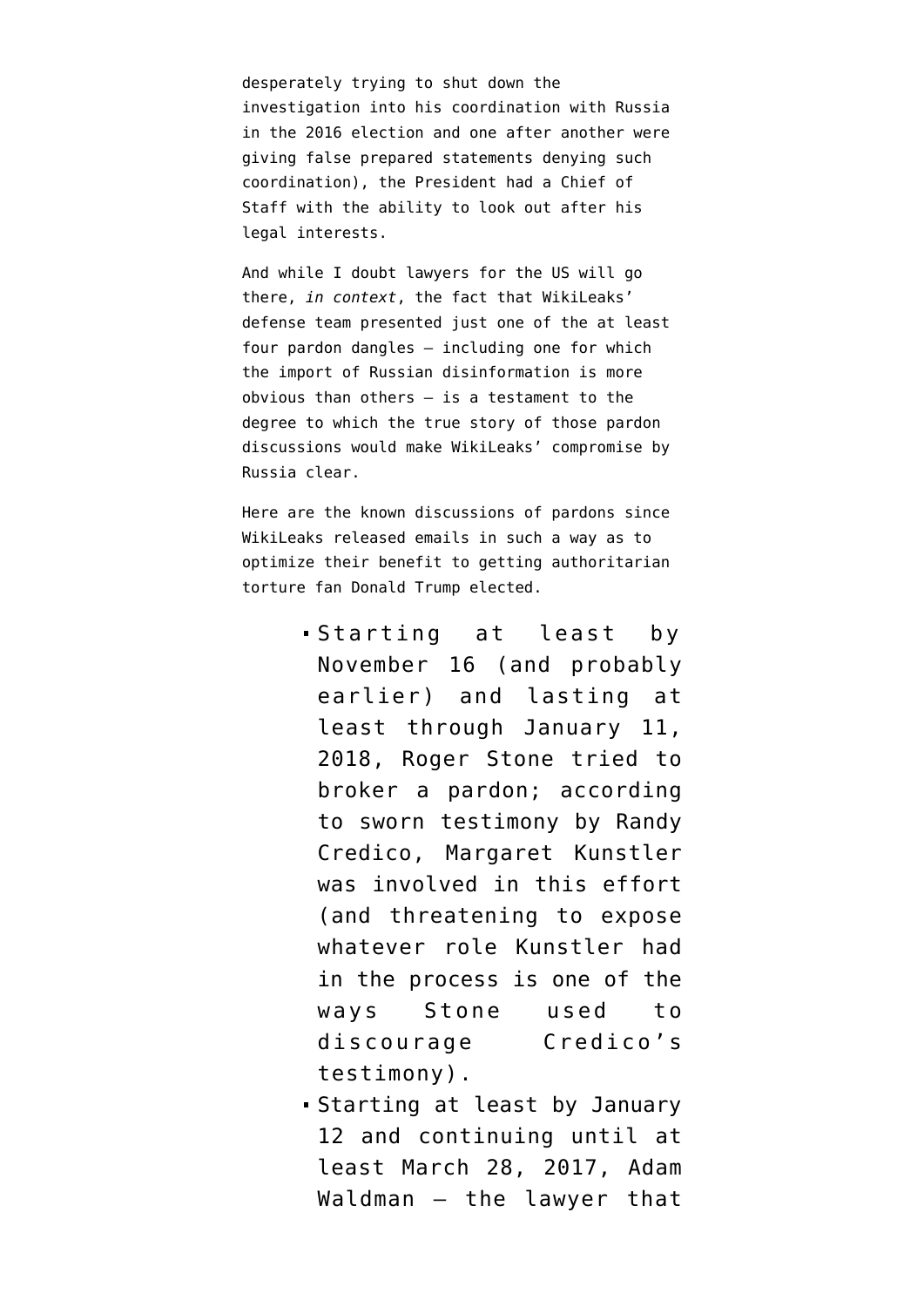Assange shared with Oleg Deripaska, whom [the SSCI](https://www.documentcloud.org/documents/7039357-200818-SSCI-Russia-Report.html) [Report](https://www.documentcloud.org/documents/7039357-200818-SSCI-Russia-Report.html) shows had a central role in the 2016 operation tried to negotiate a deal via which Assange would provide limited information to mitigate the harm of the Vault 7 leak and DOJ (or if that failed, SSCI) would give him immunity, effectively a pardon. Given WikiLeaks' history of sharing raw documents with Russia and others, the entrée would have come long after WikiLeaks had had the opportunity to broker the files, which would have helped Russia not only identify CIA's hacks of Russian computers, but also NOCs working for CIA. (I've started to wonder whether [the Russian treason case](https://www.emptywheel.net/2017/01/26/on-russian-treason/) from late 2016 has a tie.) John Solomon — who has spread Deripaska's propaganda before — even [blamed](https://thehill.com/opinion/white-house/394036-How-Comey-intervened-to-kill-Wikileaks-immunity-deal) Jim Comey for the compromise that resulted. In short, the offer was far too late to be meaningful, but it was an effort to give Assange impunity for burning the CIA to the ground.

From August to October 2017,